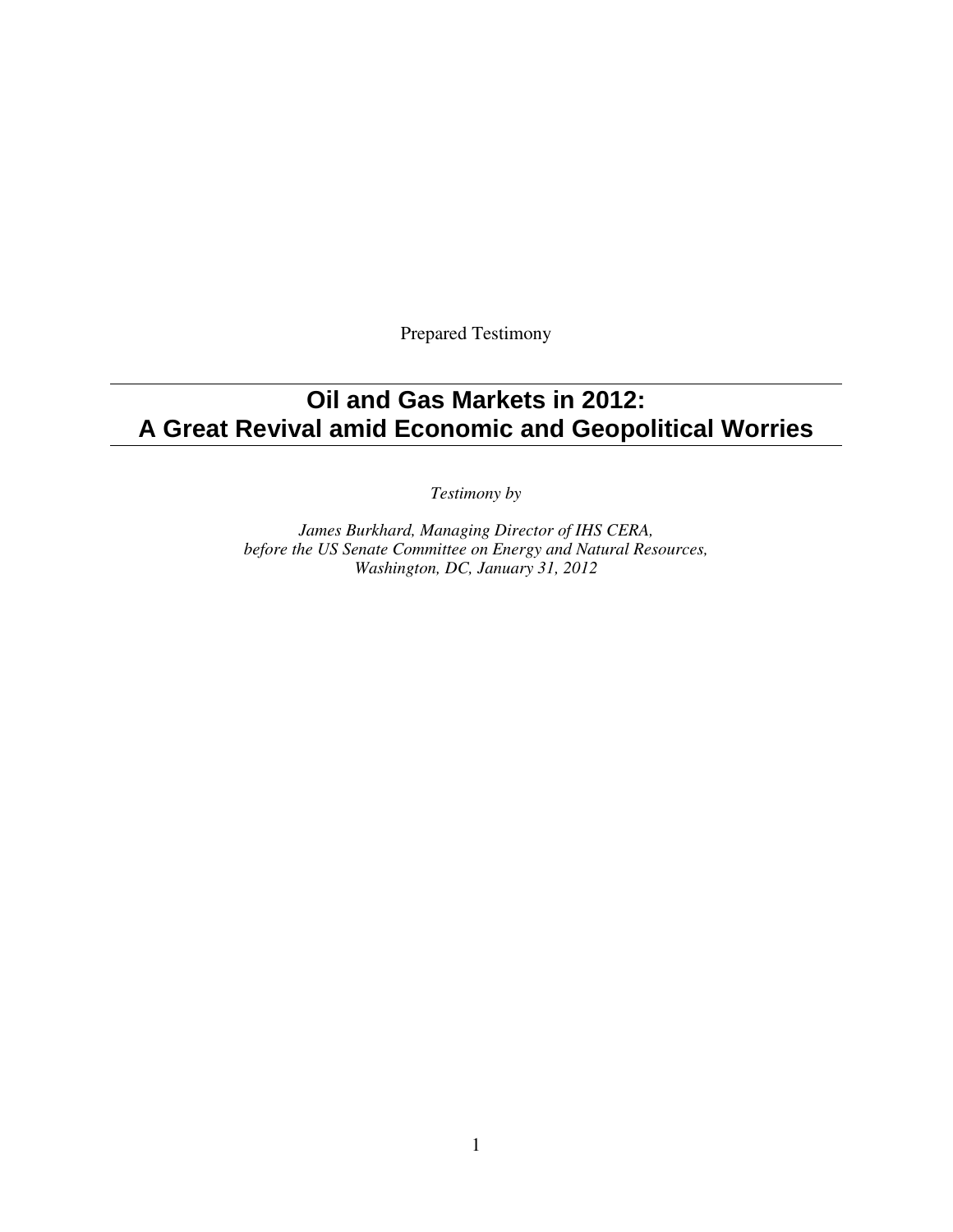Prepared Testimony

## **OIL AND GAS MARKETS IN 2012:**

## **A GREAT REVIVAL AMID ECONOMIC AND GEOPOLITICAL WORRIES**

*Testimony by James Burkhard, Managing Director of IHS CERA, before the US Senate Committee on Energy and Natural Resources, Washington, DC, January 31, 2012* 

It is an honor to speak before the US Senate Committee on Energy and Natural Resources of the 112th Congress. One year ago I testified before the Committee just as political turmoil began to dramatically affect a number of countries in North Africa and the Middle East. Oil and gasoline prices were rising and creating headwinds for a fragile economic recovery and worries for American consumers—and for many others around the world as well. In the past year there has been great turbulence in the oil market related to the upheaval in Libya, the Iranian nuclear issue, troubles in the eurozone, and a slowing pace of global economic growth. Today, oil prices are higher than a year ago. In fact, in 2011 oil reached its highest average annual price since the 1860s.

Developments in energy markets remain a top concern, but the energy story is not limited to worries about high oil prices and geopolitical tension. Energy investment is also playing a role in fueling growth in the United States. A "Great Revival" in US oil production is taking shape—a major break from the near 40-year trend of falling output.

#### **The Great Revival**

The long decline in US oil production was never supposed to end. From 1970 to 2008 US oil (total liquid fuels) production fell by 3.79 million barrels per day (mbd)—from 11.3 mbd to 7.64 mbd.<sup>1</sup> But the combined power of market signals (namely high oil prices), technology advances, and access to prospective acreage has changed the playing field. Biofuel policy also played a role. The aggregate impact of these forces led to a 1.3 mbd increase in US supply from 2008 to 2011—the largest gain by any country during that time. Out of that 1.3 mbd, nearly 1.1 mbd was crude oil or natural gas liquids, with the remainder coming from biofuels—mainly ethanol. The number two country was Russia, where oil production increased 0.5 mbd (see Figure 1).

The scale of the opportunity to boost oil production in the United States is larger than in most other countries over the next decade. Indeed, the oil and gas industry has attracted tens of billions of dollars of investment capital. In the United States, spending to develop oil and gas fields rose 37% from 2009 to 2010—from \$50.6 billion to \$69.4 billion. Spending increased further in 2011.

 1 The term "liquids" is a broader definition of oil that includes crude oil, condensate, natural gas liquids, and biofuels.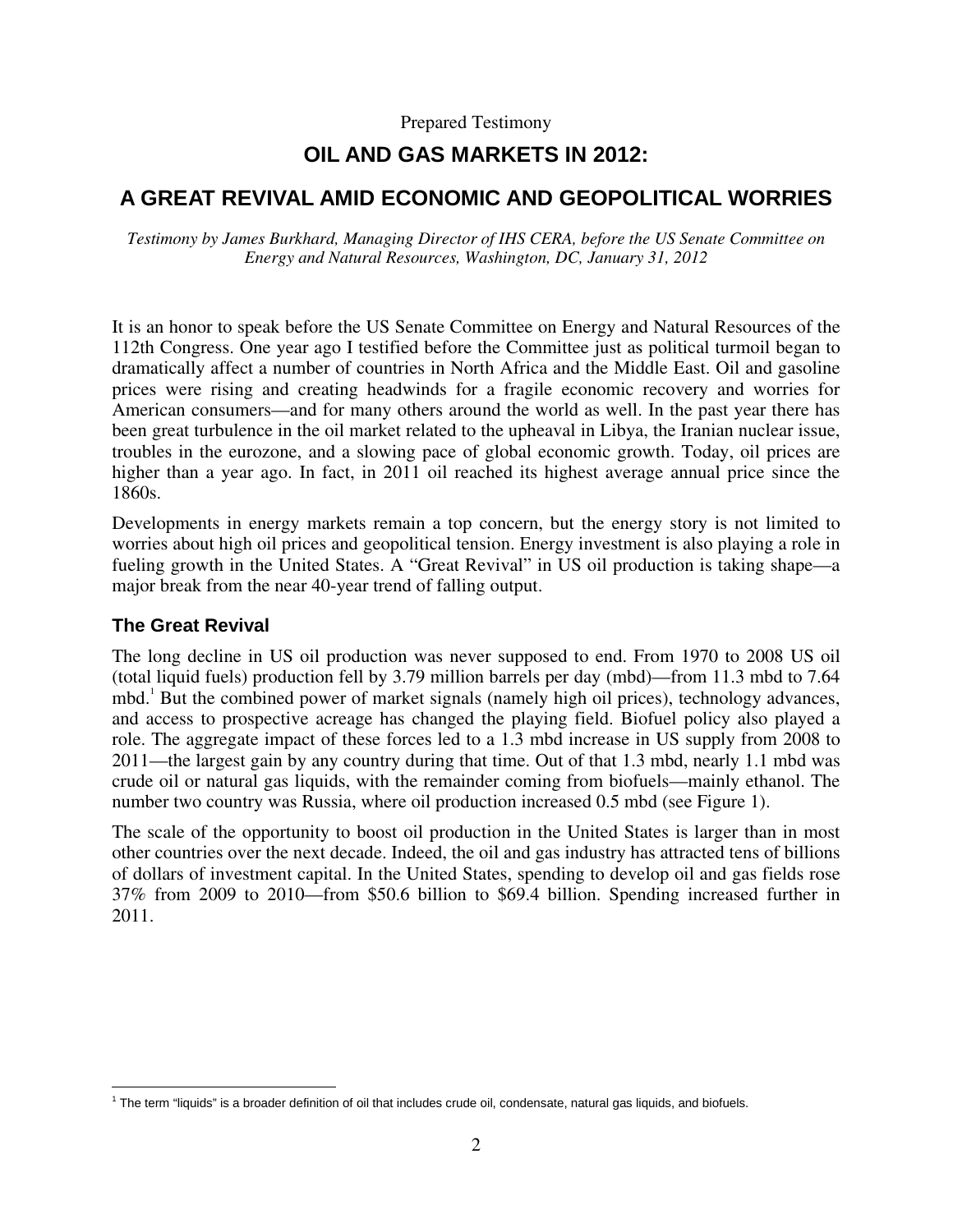#### Figure 1



US oil production growth has materialized at the same time that US oil demand has reached a plateau. US oil demand peaked in 2005 and then fell; and IHS CERA does not expect demand to exceed the 2005 level again. The challenging economic climate of the past several years explains part of the decline in demand; but in the longer term, the higher fuel economy standards and an aging population will restrain demand growth. The combined impact of US oil demand and production trends is a decline in US oil imports. By 2020, the net US oil import requirement could be around 5 mbd less than it was as recently as 2005. At an illustrative oil price of \$100 per barrel, this represents an annual reduction in the oil import bill of \$182 billion—an amount equal to about one-third of the entire US trade deficit in 2011.

The Great Revival is the oily equivalent of the "shale gale"—the revolution in unconventional gas production that emerged several years ago. Shale gas now accounts for about 34% of total US gas production, up from just 5% in 2006. The shale gale has not only helped to boost total US gas production by 28% during this time, but it has also created jobs. A new study by IHS Global Insight, *The Economic and Employment Contributions of Shale Gas in the United States*, finds that shale gas production supported more than 600,000 jobs in 2010, a number that is projected to grow to nearly 870,000 by 2015.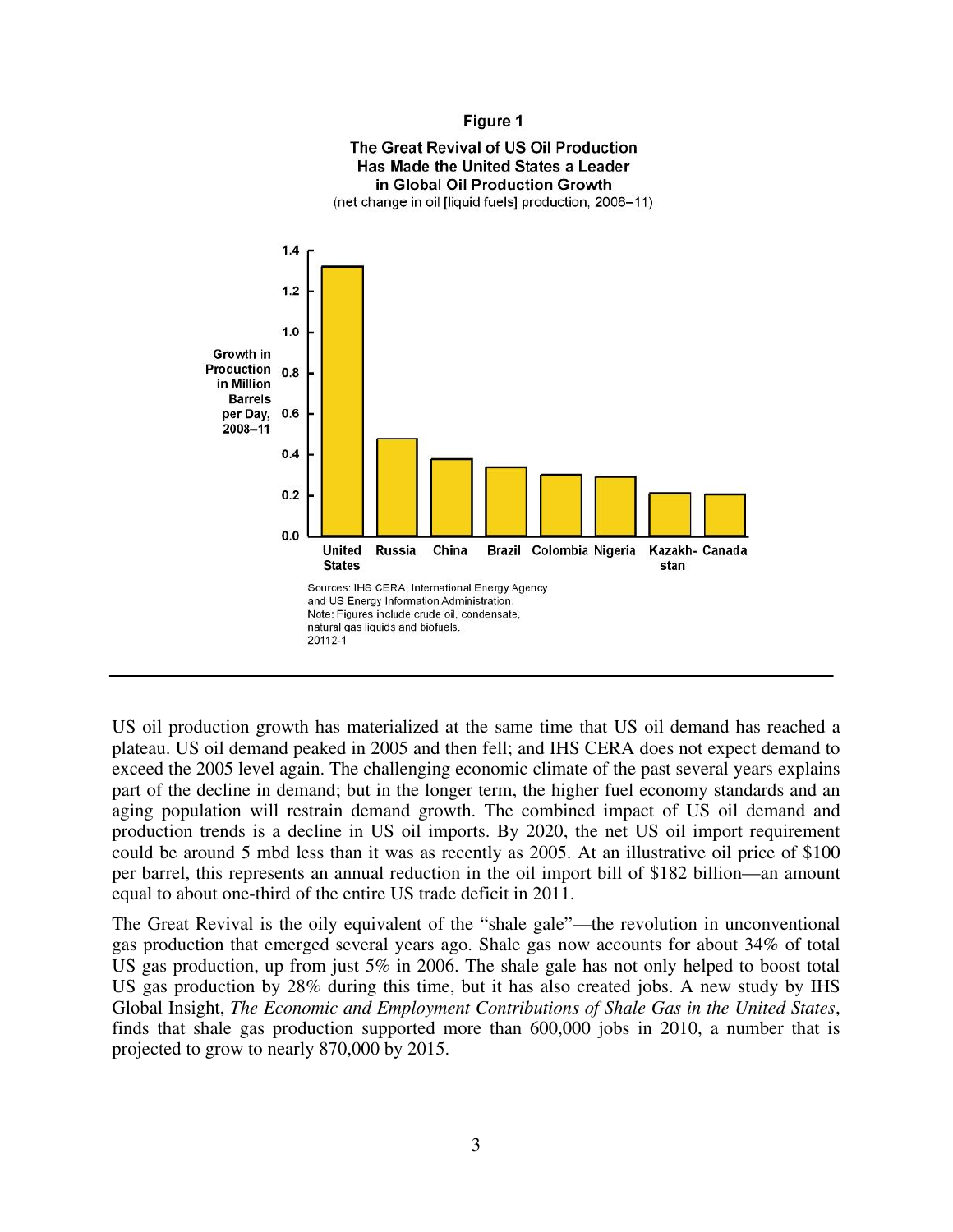US natural gas prices have hit 10-year lows recently because of the vast amount of relatively low-cost shale gas being produced and the warm winter weather, which lowers demand for gas to generate heat. Another factor is that many gas producing wells also produce oil—and oil sells at a much higher price. Even if gas prices remain low, production will continue from these wells because the higher price that the oil fetches in the market can offset the lower price of gas.

Application of advanced technology is critical to the growth in US oil and gas production. Horizontal drilling and hydraulic fracturing are two technologies at the heart of the growth story. They are also part of the debate about the environmental impacts of rising domestic oil and gas production. Questions about water availability and quality, air pollution, cumulative land use, and the impacts on local communities need to be addressed to ensure that oil and gas development meets environmental needs and enhances public trust.

Last summer an Advisory Board to the US Secretary of Energy released recommendations related to environmental aspects of shale gas production. Increased transparency—particularly through greater public access to data on gas-producing operations—and efforts to assure water and air quality were among the proposed recommendations. A key point made by the Advisory Board was the need for more systematic data collection to better measure environmental impacts.

In addition to addressing environmental impacts, growth in US production along with higher output from our neighbor, Canada, requires the US pipeline system to catch up with changing supply trends. Canada has become, by far, the largest source of foreign oil to the United States. In the first 10 months of 2011, the United States imported 2.2 mbd of oil from Canada, or 24% of total US imports. More than half, 1.2 mbd, of the supply was from the oil sands of Alberta. In themselves, oil sands are now a top source of US oil supply.

The denial earlier this month of a permit for the proposed Keystone XL pipeline project raises the level of uncertainty regarding the long-term growth and disposition of major sources of world supply growth—the Canadian oil sands and American onshore output. The project would have added 700,000 barrels per day of pipeline capacity between the oil sands of Alberta, Canada, and the US Gulf Coast. This is equivalent to about one-third of Iranian oil exports.

If a new application results in a permit by 2013, it is possible that sections of the pipeline could be online by late 2014, with the entire Keystone XL project in service by late 2015. In this case, the January 18 permit denial would have a minimal impact on future crude flows from Canada to the United States.

If no additional cross-border capacity is built, output from the Canadian oil sands would eventually hit the limits of existing cross-border capacity by around 2019. Even before that, however, oil sands supply would run up against the capacity limits of Canada's existing US customers—refineries in the Mid-Continent—to process oil sands production. This could occur as soon as 2015 and is a key reason Canadian producers are seeking access to the much bigger refining market in the US Gulf Coast. Therefore, Keystone XL would have helped to resolve more urgent bottlenecks in the US Mid-Continent. The US pipeline system has not yet caught up with growing US Mid-Continent and Canadian production, as signaled by the price disconnect between West Texas Intermediate—a key US crude oil price benchmark—and similar crudes on the global market. If pipeline infrastructure does not keep pace with growing oil supply from the US Mid-Continent and Canada, then production growth will eventually slow.

The controversy over Keystone XL means Canada will push harder to diversify its oil export markets. The United States is currently the sole foreign market for the oil sands. The permit denial highlights the risk to Canada of such demand dependence.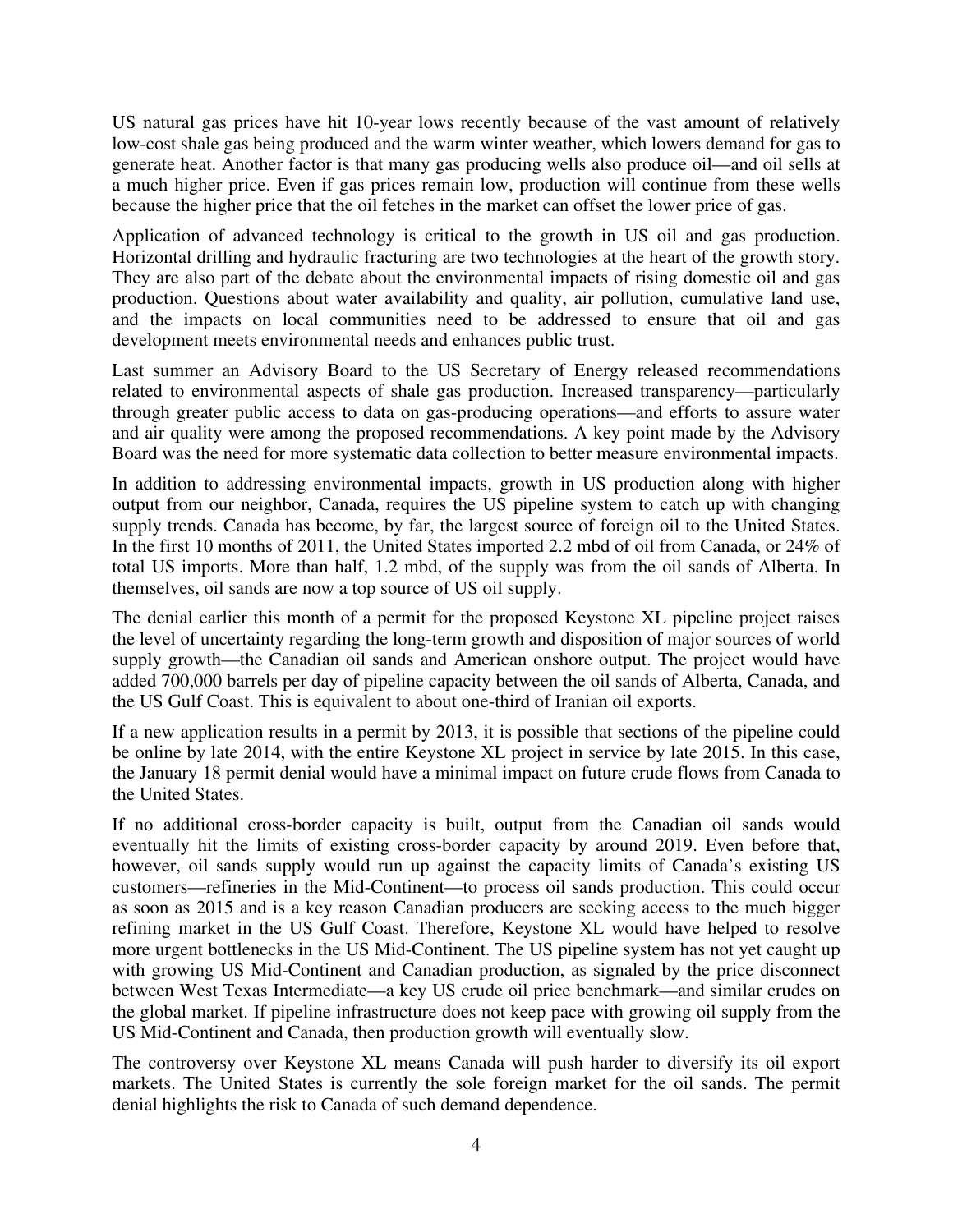### **The World Oil Market: "Tug-of-War" Between a Weak Economy and Geopolitical Concerns**

Slow economic growth and modest gains in world oil demand—this is the starting point for 2012. We project the world economy to grow 2.7% in 2012—well below the 3.7% average over 2010 and 2011. World oil demand is expected to increase 0.7 mbd, which is well below the 10 year average increase of 1.1 mbd per year.

This would appear to be a recipe for lower oil prices. Yet oil prices are high and spare crude oil production capacity is limited. IHS CERA estimates there is about 1.8 to 2.5 mbd of effective spare oil production capacity in the world—all of it concentrated on the Arabian Peninsula. This is a small "shock absorber" for the oil market—equivalent to about 2% to 3% of world oil demand. As recently as 2010, spare capacity was much higher—around 5.5 mbd. Geopolitical fears have a more pronounced impact on oil prices when spare capacity is low—as it is today.

Tension over Iran's efforts to develop nuclear technology and potentially apply it to military purposes is the most prominent—and worrisome—geopolitical issue for the oil market. The decade-long nuclear standoff has become a constant feature of the oil market, with anxiety fluctuating in response to Iran's volatile posture toward negotiations. A threat several weeks ago by an Iranian official to close the Straits of Hormuz—the most important oil export route in the world—sent a shudder through oil markets.

In 2012 the Iranian nuclear issue could have a significant impact on the oil market. The combination of tighter US and European financial sanctions, the European oil embargo on purchases of Iranian oil, political infighting in Iran, and Iran's growing fear of encirclement creates a volatile atmosphere in which miscalculations could lead to grave consequences. Escalation of efforts to disconnect Iran from the global economy has increased "supply anxiety" and is a key support for high prices amid weak economic and oil demand growth.

The Iranian nuclear issue is not the only geopolitical concern. Violence in Iraq threatens the pace of infrastructure rehabilitation and expansion of oil production and export capacity. Iraq's potential to increase oil supply is enormous, but realizing that potential will be difficult. Supply disruptions need not be large scale to have an impact. For example, disputes between South Sudan—the world's newest country—and Sudan are constraining oil flows from these countries. This and other potential difficulties in Africa or other parts of the world can collectively have a big impact. This was the case in the middle part of the past decade when a series of events removed large volumes of oil from the market—what we referred to at that time as the "aggregate disruption."

Apart from geopolitical concerns, the oil and gas industry continues to struggle with rising costs to find and develop new fields. As was the case a year ago, costs are on the rise. Indeed, the IHS CERA Upstream Capital Costs Index—a type of "consumer price index" for the global oil industry—illustrates the cost pressure. After a modest dip during the recession, costs are likely to approach or set a new record level in 2012 (see Figure 2).